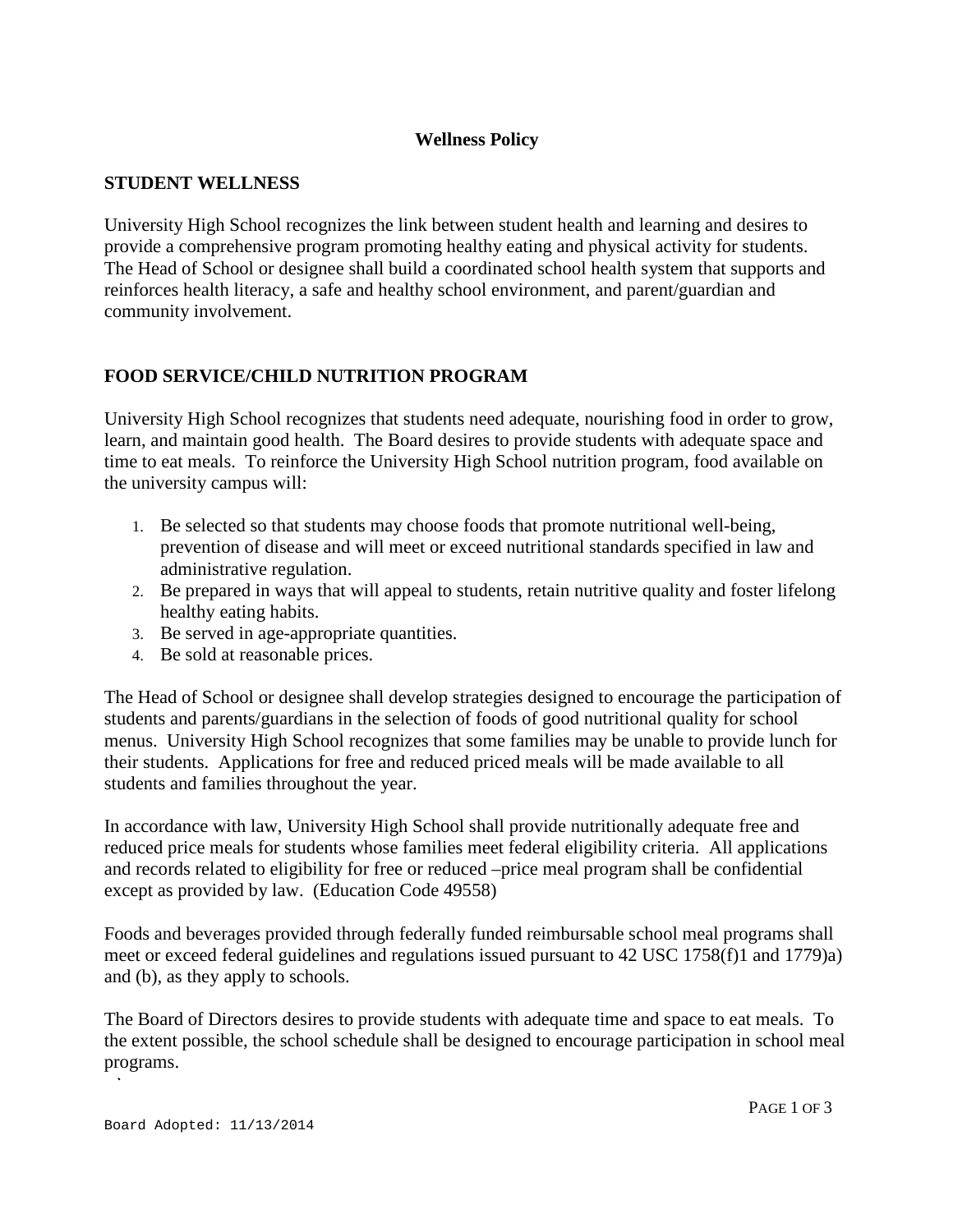School staff will encourage parents/guardians or other volunteers to support the school's nutrition education program by considering nutritional quality when selecting any snacks that they may donate for occasional class parties and by limiting foods or beverages that do not meet nutritional standards to no more than one food or beverage per party.

All University High School students, including students with disabilities as defined by their Individual Educational Plan, will have the opportunity, support and encouragement to be physically active on a regular basis through Physical Education classes and clubs that incorporate physical activity. Students will receive a minimum of 400 minutes of physical activity every 10 days.

# **NUTRITION EDUCATION AND PHYSICAL ACTIVITY GOALS**

University High School will adopt goals for nutrition education, physical activity, and other schoolbased activities that will promote student wellness in a manner that the school deems appropriate.

Nutrition education will be integrated into the Physical Education program and core academic classes and will be designed to build the skills and knowledge that all students need to maintain a healthy lifestyle.

All students shall be provided opportunities to be physically active on a regular basis. Opportunities for moderate to vigorous physical activity shall be provided through extracurricular programs. University High School discourages the marketing and advertising of non-nutritious foods and beverages through signage, vending machine fronts, school supplies, advertisements in school publications, or other means.

To encourage consistent health messages between the school and home, the Head of School or designee may disseminate health information to parents/guardians through school newsletters, the school website, and other communications. Outreach to parents/guardians shall emphasize the relationship between student health and academic performance.

University High School shall involve parents/guardians, students, and members of the public in the process of developing the policy. The committee shall provide periodic reports to the Head of School or designee regarding the status of its work.

## **POSTING REQUIREMENTS**

University High School will post its wellness policy on the school website and in the UHS Student Handbook.

## **NON-DISCRIMINATION STATEMENT**